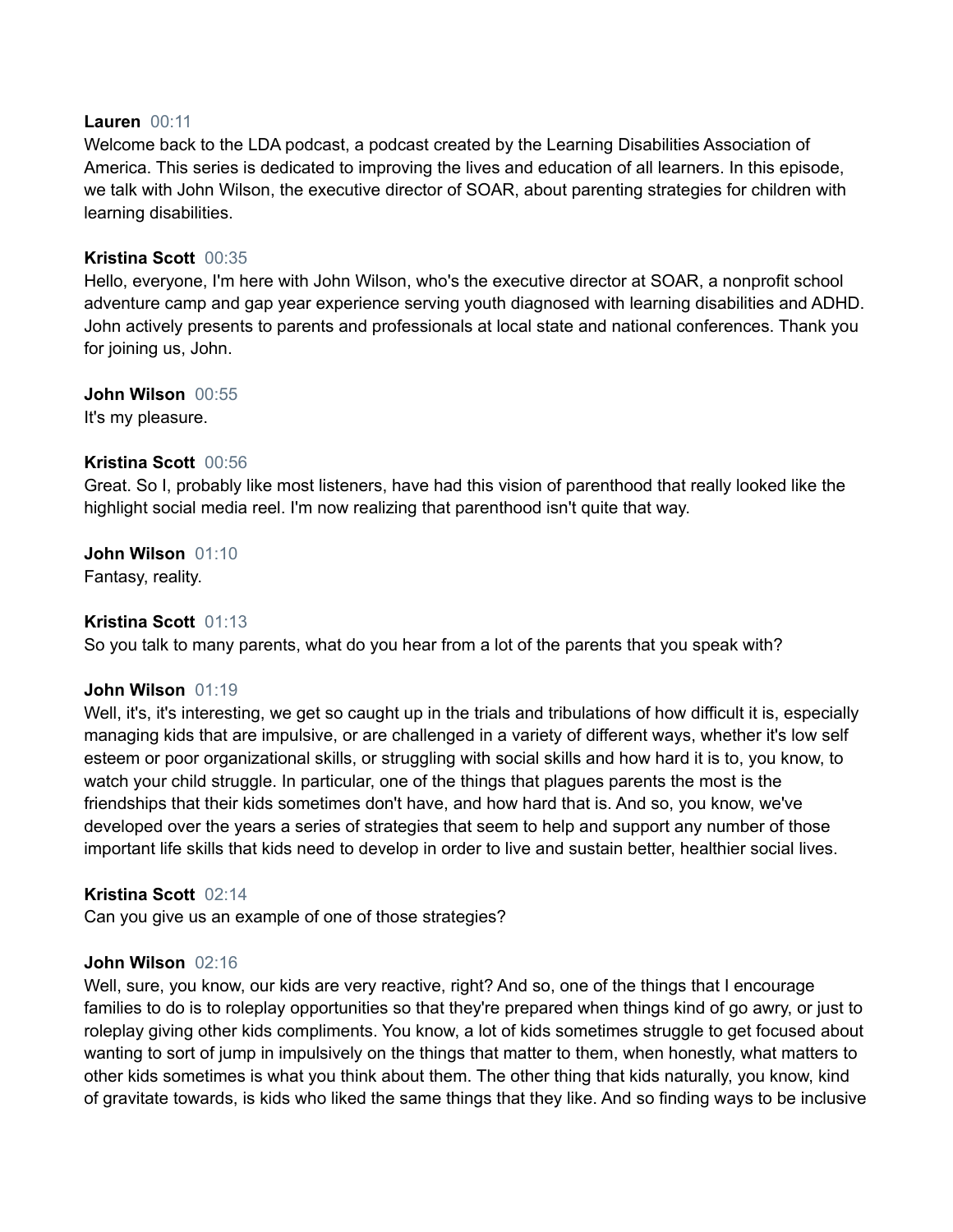of others, and practice that with your kids, so that they are practicing being included versus being too self focused, because a lot of times our kids can get pretty self absorbed with their reality. And another strategy that I have personally employed and encouraged is, I create these mock scenarios where my kids might get picked at, like, for instance, someone takes your hat from you. And you know, plays keep away. Why is that fun for them? Well, it's fun for them because it's like putting a centipede in a jar and shaking the jar, you want to see the centipede react. But if you don't react, if you don't go bananas because someone is taking your hat and give them what they want, then that's no fun to do to you. And so, you know, actually, with my son, I would create environments and scenarios where we would practice that. And so when it finally came time, that he experienced those things, he knew what to do, he didn't react, and he was not fun to pick at, because he wasn't giving them what they wanted. We also practice it again, kids can be kind of impulsive and say something like, 'I dare you to do something stupid,' right? And so my kids develop the mantra, because we practice it all the time, we roleplay it, and they look at me and say, 'I'm not doing that. That's stupid.' And so we we spent a lot of time practicing social interactions that would prepare them in real life when those social opportunities afforded themselves in a way that would nurture and encourage relationships instead of, you know, make them the object of ridicule or the butt of a joke, or the person that made that encounter difficult for somebody else.

## **Kristina Scott** 04:59

Those are great social strategies. Do you have social strategies for parents that often seem to be at odds with their child and the escalating fighting that may occur? Or the "no, no, no," and how to get around that?

## **John Wilson** 05:12

I do I do. So there's a lot of power in doing what's called an emotional reboot. Right? So if you just walk away from a situation, sometimes it's just 10 seconds, sometimes it could be, you know what, Mommy needs a timeout, right? Just a few minutes to disengage, so that when you come back to a conversation, you're not reacting, instead, you're taking what I call response ability, you're choosing the way that you're going to respond. I liken it to this, in any given scenario with your child, you got a couple different solutions. Some of those solutions are gas, and some of those solutions are water to put out the fire. Sometimes you get it right, you know the tool to use, you use it correctly, you extinguish the problem, and everyone's happy and moved on. Sometimes you thought that the solution was going to be water, but it turns out it was gas and inflamed the situation, and now you've got a little bigger mess to clean up. But what you can control are those rare times when, and it happens, because we're human beings, you know, what is water and you know, what is gas, and you think to yourself, should I use the water, or the gas? And you purposely sprinkle some of the gas on a situation because you're frustrated, you're upset. And when that happens, what happens? You got a bigger mess to clean up, right? It felt good for the second that it took to sprinkle the gas, short term reward, with again, how long did it take to deescalate the situation? And you know, you never feel great about it afterwards, because it ended up being so much more work. And you know, the kind hearted, nurturing version of yourself was like, why did you do that? Well, you did it because you're a human being and you reacted, right? And so, you know, being purposeful about finding ways to approach and then disengage, can be really critical. I also sometimes in a conversation, if your kid has a phone, sometimes it's healthier to have a conversation via texts, because then you don't have to deal with the eye rolls and the and the sighs...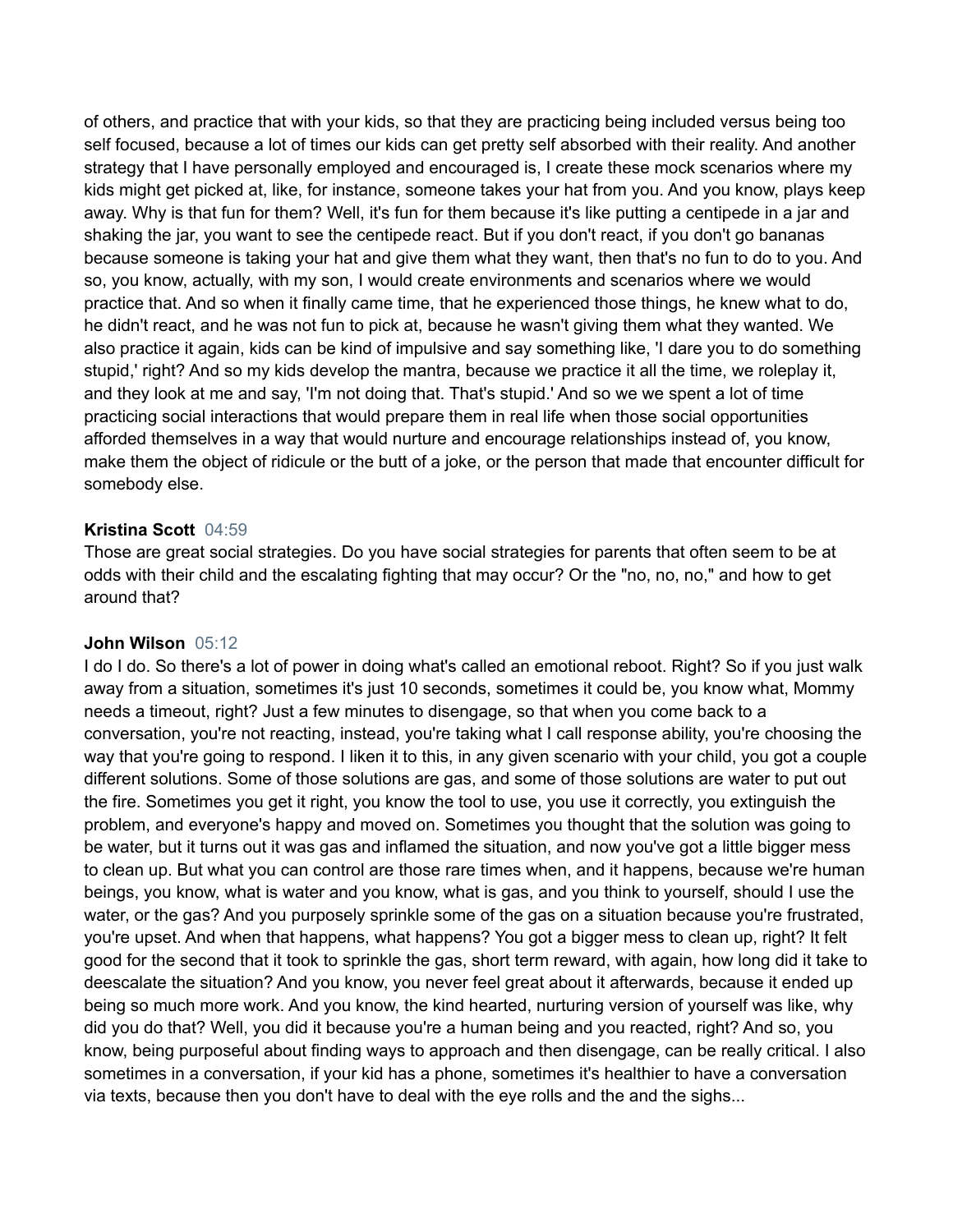## **Kristina Scott** 07:33

All those nonverbal portions of communication.

### **John Wilson** 07:36

So much of our communication is nonverbal. And then the last thing that I encourage families to do, or parents is, whenever you're dealing with a difficult situation, or you're trying to have a difficult conversation, when you spend a few moments really trying to see it from your child's perspective and validate where they're coming from, you change the whole tone of what that conversation is going to look like.

### **Kristina Scott** 08:00

So just actively listening it sounds like.

#### **John Wilson** 08:02

Not just actively listening, but really saying things like, yeah, I could see why that would be really frustrating for you, you know I get that, I really do. I'm sorry, that hurt your feelings. And I want to come and find a solution. I don't totally agree with what you're saying. But I do appreciate how it's making you feel. And when you validate how they're feeling, and you're really willing to enter into a conversation, that is a discussion and not, 'this is how it's going to be done, because I'm bigger,' then you're gonna get a better result.

#### **Kristina Scott** 08:39

So what you had just said about the fire, the gasoline or the water, sometimes it's, it's all I could always just put water on and do some of the things that I asked my child to do, like, clean their chaos of a room. But if I'm always doing that, am I encouraging their own responsibility, their own...I don't know, tasks I asked of them.

#### **John Wilson** 09:04

You've come to the crux of the problem. Because, you know, what you're really saying is, if I continue to be the external locus of control, how are they going to develop the intrinsic motivation to do it for themselves? Alright, and the answer is, eventually, someday they will. Right. So think about yourself for just a moment. How...did you become a version of your parents? I know I did. Right? But it took a while. And so by developing those skills and creating those expectations, and helping them develop those strategies, eventually, when, and it may not happen, you know, when they're first out on the road, but eventually, all of that is going to come back into play. And they're going to develop that internal motivation. But as they are younger, you are more of the external locus of control, then you are trying to find specific tangible ways for you to turn responsibility over to them and expectation over to them. Now, the room cleaning with my daughter is particularly challenging, right? She is a little Messy Marvin, I mean, she is just terrible. And she just starts a project and sets it down. And you know, there's little bits of laundry all over the house every day. However, sometimes what I will do simply is I will grab her phone, and I will take her little computer away and her iPad, and I will say, and again she's 15 now, and I will say you can have these things back when the following things are done. They're entirely up to you when you do them, how you do them. But they've got to pass my inspection. And we do that about once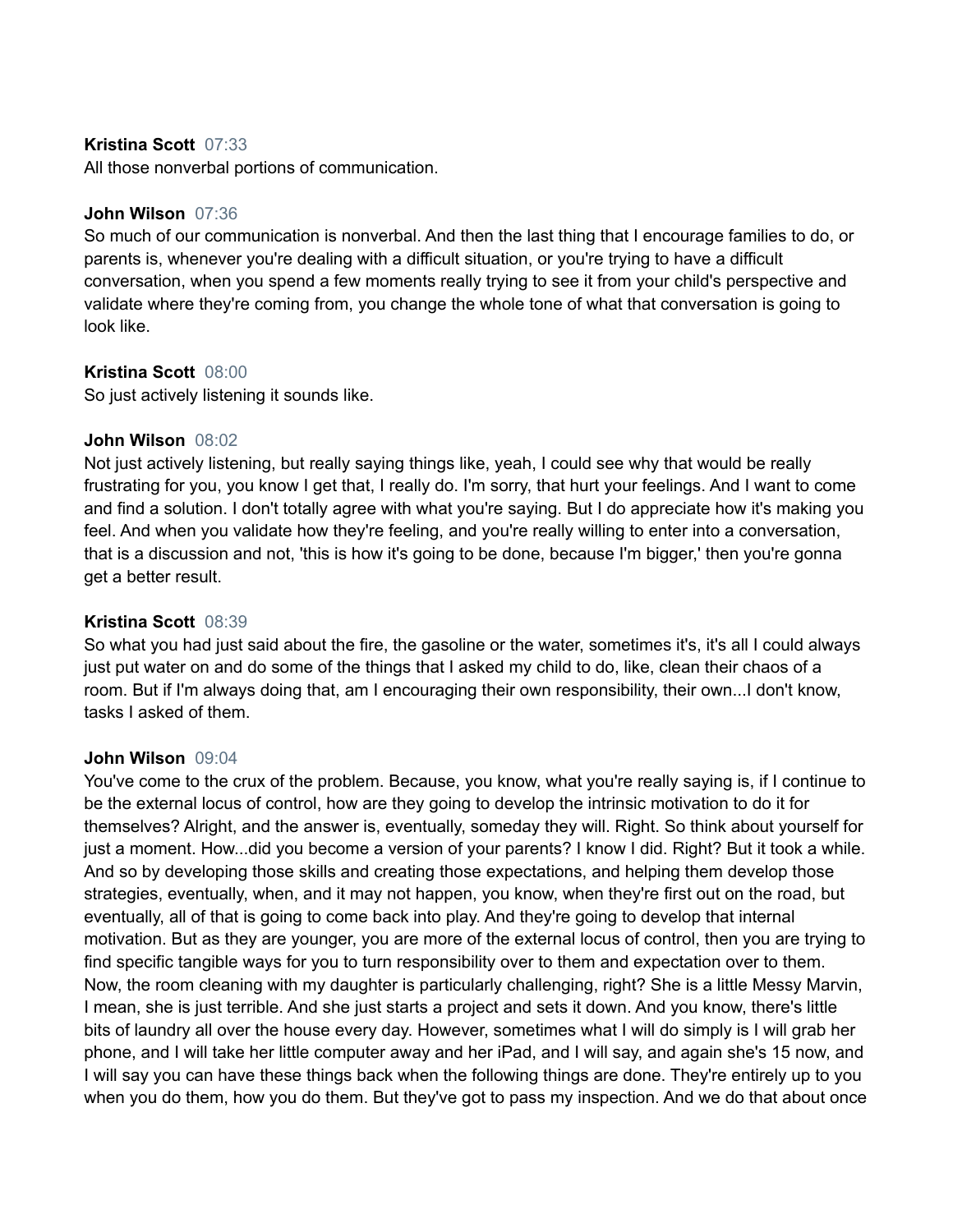a week. And so she used to fuss and argue about it. Now, she just hands them over. And she will either work on her art projects and not do it until she can't stand it anymore. But ultimately, she will do the thing that she's asked to do, because she wants those resources back. And she is not yet in that place where she will keep her room clean. Because from an intrinsic situation, she likes her room clean. That's not her reality, someday it might be. But that is not her reality. Now, she's doing it because she wants access to resources. And in life as adults, very often we do things we don't want to do because we want access to resources. And so the lesson there is a lesson in life. So it's okay to continue to be that external locus of control for a little longer. And remember also that these kids tend to be three to five years less mature than your typical peers. And so you know, you're gonna have to do that longer than let's say, your best friend is having to do it for their kids. And that's okay.

### **John Wilson** 09:24

So, I have a child that does amazing throughout the whole school day, and then comes home and completely loses it, like chaos ensues. Why is that? And what do I do to help them during that transition to a home, so I don't see the whole chaos of their day unfolding?

## **John Wilson** 12:19

So I'm gonna give you three things to think about. All right. One is, very often that happens because they're coming off their medication if they are on medication. And so two, they've been in a very structured environment, coming home to an unstructured environment. And so are there things that you can do to create structure at home? And then the third doesn't really answer that question, but it's one of the most beautiful things I've ever heard a kid say to me. When I work with kids, sometimes I'll ask them, 'Hey, I'm a dad, do you have any advice for me as a dad?' And this young lady two years ago, gave me a piece of advice that honestly changed my life. She said, when you come home from work, avoid the urge to just start right in on your kid telling them what they didn't do. Because when you do that, they hear the car garage door open, they hear the door open, and instead of thinking 'Daddy's home,' they think, 'oh, no, Dad's home.' And I was doing that. I'd walk in the door, and I'd see my son playing on the computer and the trash wouldn't have been taken out. And the kitchen was a mess. And he had just been totally self focused and didn't think about anybody else. And the first words out of my mouth were, you know, get off the computer, take care of the trash. Instead of Hi, son, how was your day? How are you doing? Let's sit down, I want to hear all about it. And then, now we structure our day, okay. And I recognize that there are really 15 minutes in the day that are really, really important. The first five I see him after school and the last five before he goes to bed. And I try and really kind of keep those on so that our relationship is one that is wholesome and good and healthy. So that when I am trying to create structure for him at home, you know, we are open to having that as part of the conversation. Now going back to step two and structure, because I have that relationship now with him, that's an interaction, that communication that we're having about, okay, this isn't working, what can we try to do to make it work better more effectively, and involve them in that process. And when the wheels fall off, and it doesn't work? Stop, have the conversation again, figure out why the strategy that the two of you have agreed upon didn't work and come up with a new strategy. And the most important part of that is that they are part of that process. And so as you develop and begin to create the structure of what the afternoon is going to look like, and you fine tune it together, you can begin to start to see less of the reactionary, less of the explosion, less of the chaos, because our kids really while they are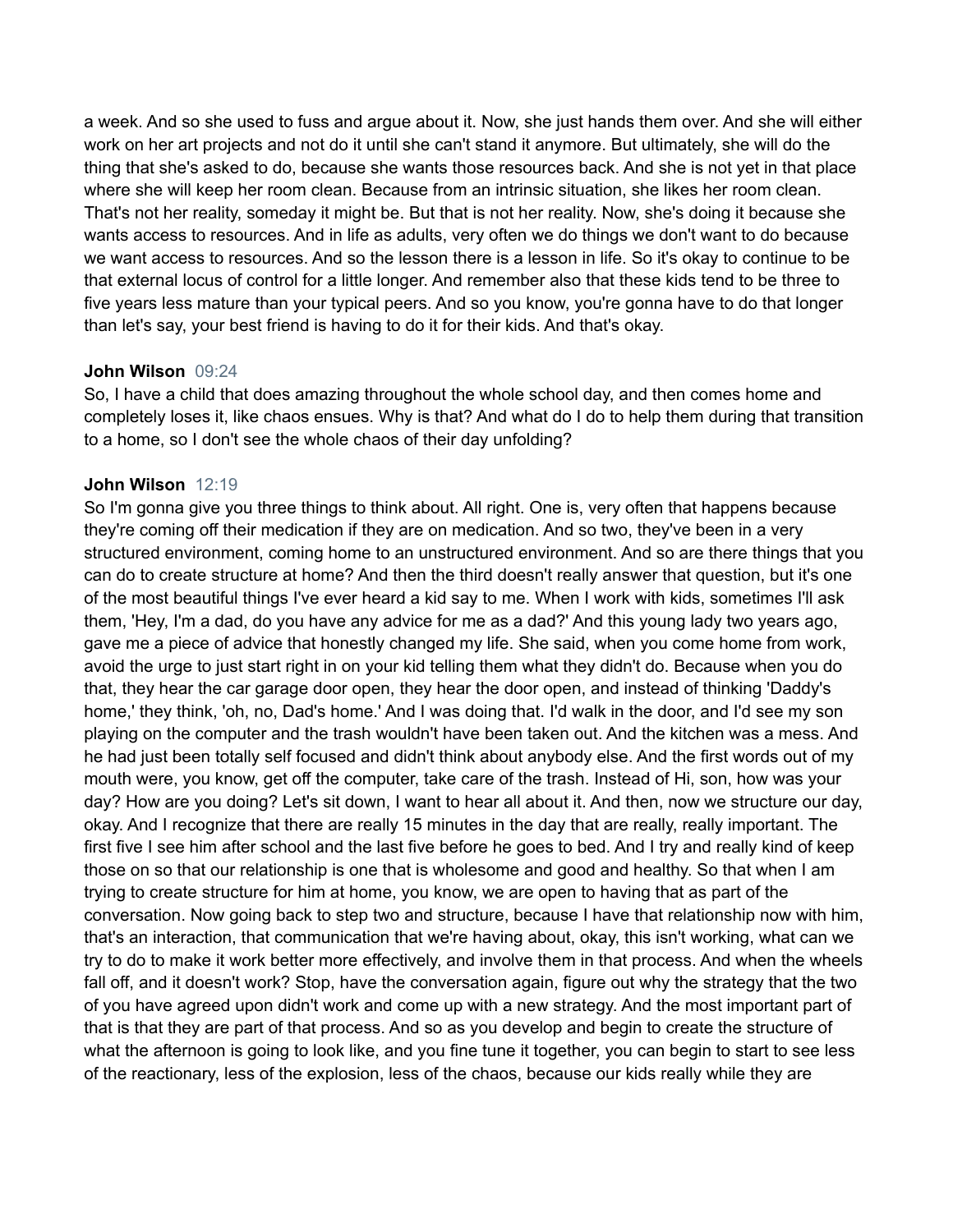hounds of chaos, they really do strive and thrive when given opportunity to structure and have structure in their lives.

### **John Wilson** 12:59

Great. Some great advice on all fronts there. I really like the five minutes, five minutes, five minutes because that's something simple that all of us can do. It's not It's not rocket science, it's 15 minutes of our day that we can really piece out.

## **John Wilson** 15:30

And same for your spouses, by the way.

## **Kristina Scott** 15:33

I'll take note of that as he'll be very happy to hear that. So you have an entire program devoted to students with learning disabilities and ADHD. Can you tell us a little more about the program about what you do there?

## **John Wilson** 15:49

So SOAR is one of the largest and most well-known nationally recognized summer camps in the world that serves this population of kids. We'll serve around 650 kids between our locations in North Carolina, Wyoming, Florida, California, we've got a program in the Adirondacks and Spanish immersion course in Peru, we'll take kids to Belize and Costa Rica. And so we offer a really low staff to student, four students for every one staff. And we use adventure and experiential opportunities to create these tangible experiences that then we use those to draw back to what has allowed us to be successful here, how can we be successful at home. We're focusing on organization, on social skills, on problem solving, on leadership, on being part of a team, on goal setting. And by doing those things, you know, it's kind of like summer camp, but it's turbocharged, it's very high adventure. We also have a residential boarding school that serves 32 students. And the program is unique because students spend two weeks in academics and then two weeks on expedition courses where they continue the academics, but they're doing remarkable things like learning to scuba dive in Florida, or, you know, hike portions of the Appalachian Trail, or go to Big Bend National Park in Texas, or you go to Costa Rica or Belize, there is an international component to that. And so it's two weeks on campus, two weeks in expedition, rotating throughout the entire semester, academic year. And it's a fully accredited boarding high school. So we'll do grades 8-12. And then, lastly, I have a gap year program out in Wyoming that takes up to 12 gap year students, and it has the same sort of model where they're in residence for two weeks, on expeditions for two weeks. But while they're in residence, they're attending college courses and they are also doing work, internships, mentorships, in the community learning job skills, and then, you know, learning those critical life skills to kind of be that best version of themselves as they exit, recognizing that so many young men and women could use an extra year of cultivating and seasoning before being launched. And what's fun about the gap year program is that so many universities, you know, like Princeton, and Harvard, are now encouraging in their acceptance letter for you to consider a gap year and you can get accepted to college and defer a year. Because colleges recognize that gap, your students tend to come into the program more motivated, more centered, ready to kind of buckle down and get the job done. They graduate in four years, and they get involved really quickly. So we're really